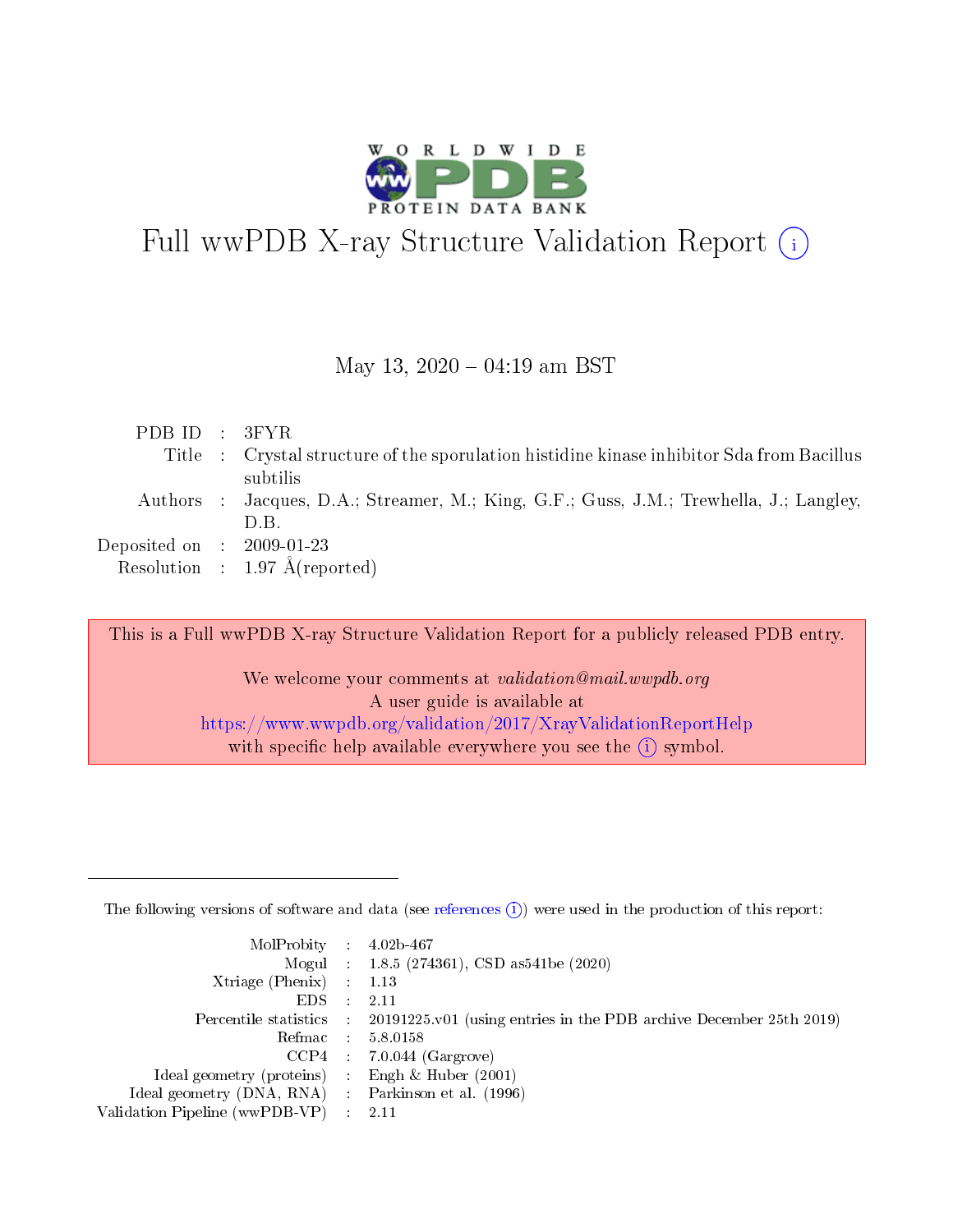# 1 [O](https://www.wwpdb.org/validation/2017/XrayValidationReportHelp#overall_quality)verall quality at a glance  $(i)$

The following experimental techniques were used to determine the structure: X-RAY DIFFRACTION

The reported resolution of this entry is 1.97 Å.

Percentile scores (ranging between 0-100) for global validation metrics of the entry are shown in the following graphic. The table shows the number of entries on which the scores are based.



| Metric                | Whole archive<br>$(\#\mathrm{Entries})$ | Similar resolution<br>$(\#\text{Entries}, \text{resolution range}(\textup{\AA}))$ |
|-----------------------|-----------------------------------------|-----------------------------------------------------------------------------------|
| $R_{free}$            | 130704                                  | $11647(2.00-1.96)$                                                                |
| Clashscore            | 141614                                  | $1014(1.98-1.98)$                                                                 |
| Ramachandran outliers | 138981                                  | $1006(1.98-1.98)$                                                                 |
| Sidechain outliers    | 138945                                  | $1006(1.98-1.98)$                                                                 |
| RSRZ outliers         | 127900                                  | $11410(2.00-1.96)$                                                                |

The table below summarises the geometric issues observed across the polymeric chains and their fit to the electron density. The red, orange, yellow and green segments on the lower bar indicate the fraction of residues that contain outliers for  $>=3, 2, 1$  and 0 types of geometric quality criteria respectively. A grey segment represents the fraction of residues that are not modelled. The numeric value for each fraction is indicated below the corresponding segment, with a dot representing fractions  $\epsilon=5\%$  The upper red bar (where present) indicates the fraction of residues that have poor fit to the electron density. The numeric value is given above the bar.

|  | $\boxed{\text{Mol}}$ Chain   Length | Quality of chain |     |    |     |
|--|-------------------------------------|------------------|-----|----|-----|
|  | 48                                  | 77%              |     |    | 21% |
|  | 48                                  | 67%              | 10% |    | 23% |
|  | 48                                  | 6%<br>73%        |     | 8% | 19% |

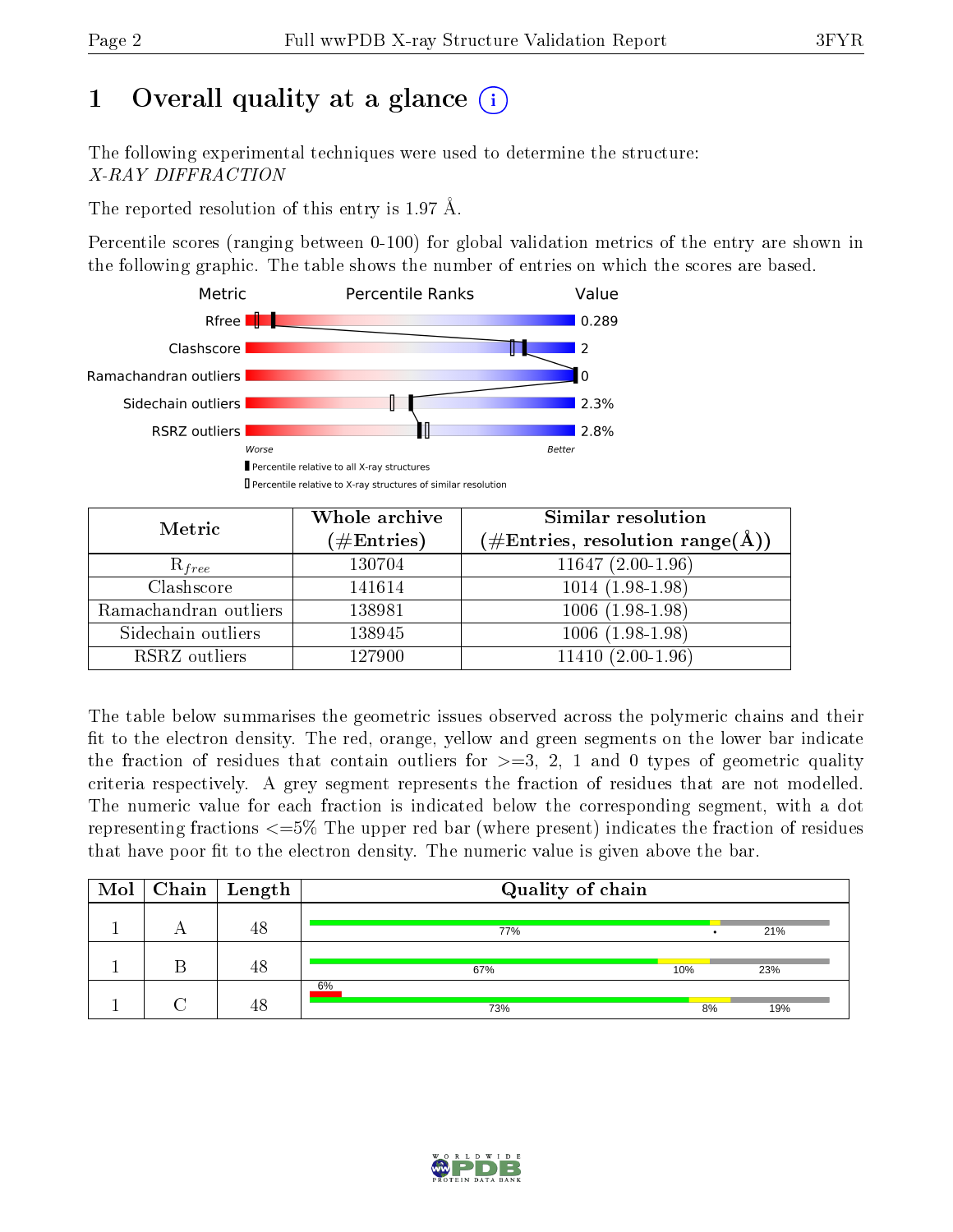# 2 Entry composition (i)

There are 2 unique types of molecules in this entry. The entry contains 888 atoms, of which 0 are hydrogens and 0 are deuteriums.

In the tables below, the ZeroOcc column contains the number of atoms modelled with zero occupancy, the AltConf column contains the number of residues with at least one atom in alternate conformation and the Trace column contains the number of residues modelled with at most 2 atoms.

| Mol | Chain | Residues | Atoms |                |              | ZeroOcc   AltConf   Trace |    |  |  |
|-----|-------|----------|-------|----------------|--------------|---------------------------|----|--|--|
|     |       | 38       | Total | C              | - N          | <b>U</b>                  | Se |  |  |
|     |       |          | 297   | 186            | -51          | 58                        | -2 |  |  |
|     | B     | 37       | Total | $\overline{C}$ | $\mathbb{N}$ | <sup>()</sup>             | Se |  |  |
|     |       |          | 284   | 180            | 45           | 57                        | -2 |  |  |
|     |       | 39       | Total | C              | $\mathbb{N}$ | <sup>()</sup>             | Se |  |  |
|     |       |          | 299   | 195            | - 52         | .51                       |    |  |  |

Molecule 1 is a protein called Sporulation inhibitor sda.

There are 6 discrepancies between the modelled and reference sequences:

|        |      | Chain   Residue   Modelled   Actual | Comment                          | Reference |
|--------|------|-------------------------------------|----------------------------------|-----------|
|        | $-1$ | GLY                                 | EXPRESSION TAG   UNP Q7WY62      |           |
|        |      | <b>SER</b>                          | <b>EXPRESSION TAG</b> UNP Q7WY62 |           |
|        | $-1$ | -GLY                                | <b>EXPRESSION TAG</b> UNP Q7WY62 |           |
|        |      | <b>SER</b>                          | EXPRESSION TAG UNP Q7WY62        |           |
| $\cap$ | $-1$ | -GLY                                | <b>EXPRESSION TAG</b> UNP Q7WY62 |           |
|        |      | SER.                                | EXPRESSION TAG UNP Q7WY62        |           |

• Molecule 2 is water.

| Mol | Chain   Residues | Atoms   | $ZeroOcc$   AltConf |
|-----|------------------|---------|---------------------|
|     |                  | Total O |                     |
|     |                  | Total O |                     |
|     |                  | Total O |                     |

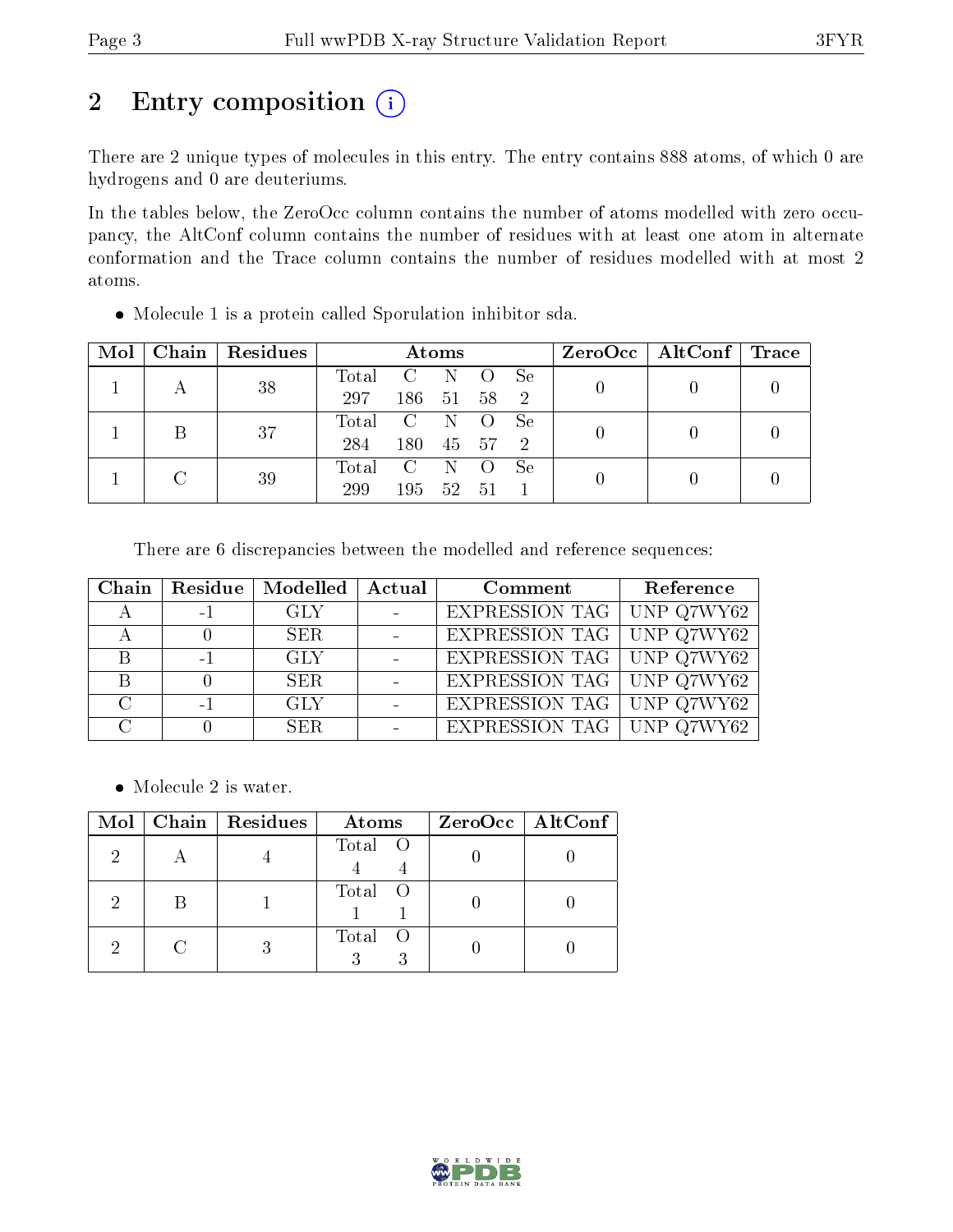## 3 Residue-property plots  $(i)$

These plots are drawn for all protein, RNA and DNA chains in the entry. The first graphic for a chain summarises the proportions of the various outlier classes displayed in the second graphic. The second graphic shows the sequence view annotated by issues in geometry and electron density. Residues are color-coded according to the number of geometric quality criteria for which they contain at least one outlier: green  $= 0$ , yellow  $= 1$ , orange  $= 2$  and red  $= 3$  or more. A red dot above a residue indicates a poor fit to the electron density (RSRZ  $> 2$ ). Stretches of 2 or more consecutive residues without any outlier are shown as a green connector. Residues present in the sample, but not in the model, are shown in grey.

• Molecule 1: Sporulation inhibitor sda

| Chain A:                                                                     | 77%                                            |     | 21% |
|------------------------------------------------------------------------------|------------------------------------------------|-----|-----|
| <mark>ន</mark> ្ទិដីដីដី ម្តី ទី ម្តី ម្តី<br>មិ ឆ្ព <mark>ី គ</mark><br>E18 |                                                |     |     |
|                                                                              | • Molecule 1: Sporulation inhibitor sda        |     |     |
| Chain B:                                                                     | 67%                                            | 10% | 23% |
| <b>Pa</b><br>ដូ គួ<br><b>R15</b><br>$\overline{\Omega}$<br>F <sub>25</sub>   | <b>SHABSER</b><br>$rac{57}{150}$               |     |     |
|                                                                              | • Molecule 1: Sporulation inhibitor sda        |     |     |
| 6%<br>Chain C:                                                               | 73%                                            | 8%  | 19% |
| <b>SER</b><br><b>ARG</b><br><b>M19</b><br>o                                  | R35<br>$\infty$<br><b>ASS</b><br>ၹ<br>ILE<br>m |     |     |

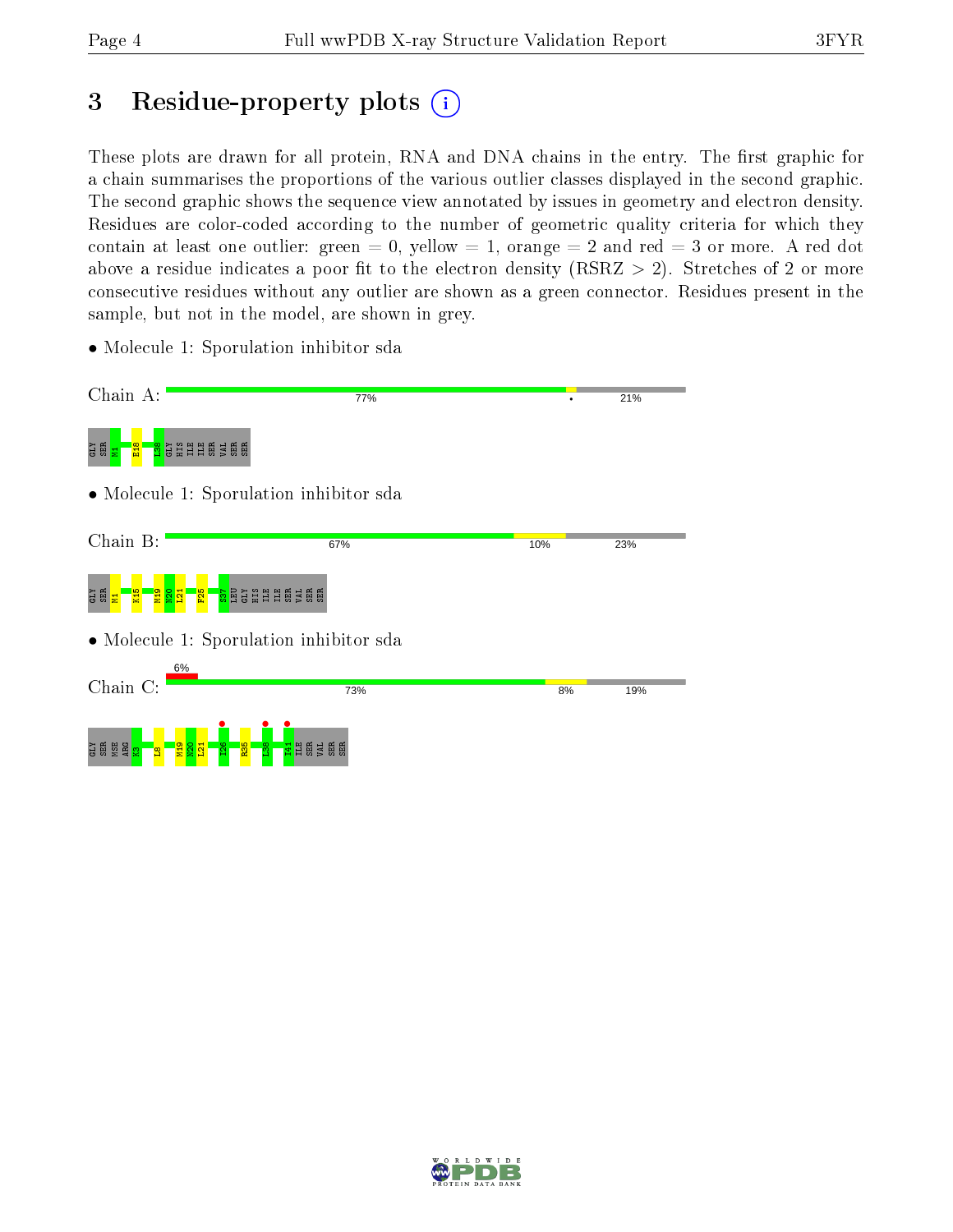## 4 Data and refinement statistics  $(i)$

| Property                                                   | Value                                            | Source     |
|------------------------------------------------------------|--------------------------------------------------|------------|
| Space group                                                | P 41 21 2                                        | Depositor  |
| Cell constants                                             | 36.97Å 36.97Å 167.17Å                            | Depositor  |
| a, b, c, $\alpha$ , $\beta$ , $\gamma$                     | $90.00^{\circ}$ $90.00^{\circ}$<br>$90.00^\circ$ |            |
| Resolution $(A)$                                           | $-1.97$<br>27.69                                 | Depositor  |
|                                                            | $27.69 - 1.97$                                   | <b>EDS</b> |
| $\%$ Data completeness                                     | 99.3 (27.69-1.97)                                | Depositor  |
| (in resolution range)                                      | 99.3 (27.69-1.97)                                | <b>EDS</b> |
| $R_{merge}$                                                | 0.06                                             | Depositor  |
| $\mathrm{R}_{sym}$                                         | (Not available)                                  | Depositor  |
| $\langle I/\sigma(I) \rangle^{-1}$                         | $1.62$ (at 1.96Å)                                | Xtriage    |
| Refinement program                                         | <b>REFMAC</b>                                    | Depositor  |
| $R, R_{free}$                                              | 0.234, 0.304                                     | Depositor  |
|                                                            | $0.231$ ,<br>0.289                               | DCC        |
| $R_{free}$ test set                                        | 420 reflections $(4.74\%)$                       | wwPDB-VP   |
| Wilson B-factor $(\AA^2)$                                  | 35.8                                             | Xtriage    |
| Anisotropy                                                 | 0.159                                            | Xtriage    |
| Bulk solvent $k_{sol}$ (e/Å <sup>3</sup> ), $B_{sol}(A^2)$ | 0.35, 61.7                                       | <b>EDS</b> |
| L-test for twinning <sup>2</sup>                           | $< L >$ = 0.47, $< L2 >$ = 0.30                  | Xtriage    |
| Estimated twinning fraction                                | No twinning to report.                           | Xtriage    |
| $F_o, F_c$ correlation                                     | 0.93                                             | <b>EDS</b> |
| Total number of atoms                                      | 888                                              | wwPDB-VP   |
| Average B, all atoms $(A^2)$                               | 37.0                                             | wwPDB-VP   |

Xtriage's analysis on translational NCS is as follows: The largest off-origin peak in the Patterson function is 10.07% of the height of the origin peak. No significant pseudotranslation is detected.

<sup>&</sup>lt;sup>2</sup>Theoretical values of  $\langle |L| \rangle$ ,  $\langle L^2 \rangle$  for acentric reflections are 0.5, 0.333 respectively for untwinned datasets, and 0.375, 0.2 for perfectly twinned datasets.



<span id="page-4-1"></span><span id="page-4-0"></span><sup>1</sup> Intensities estimated from amplitudes.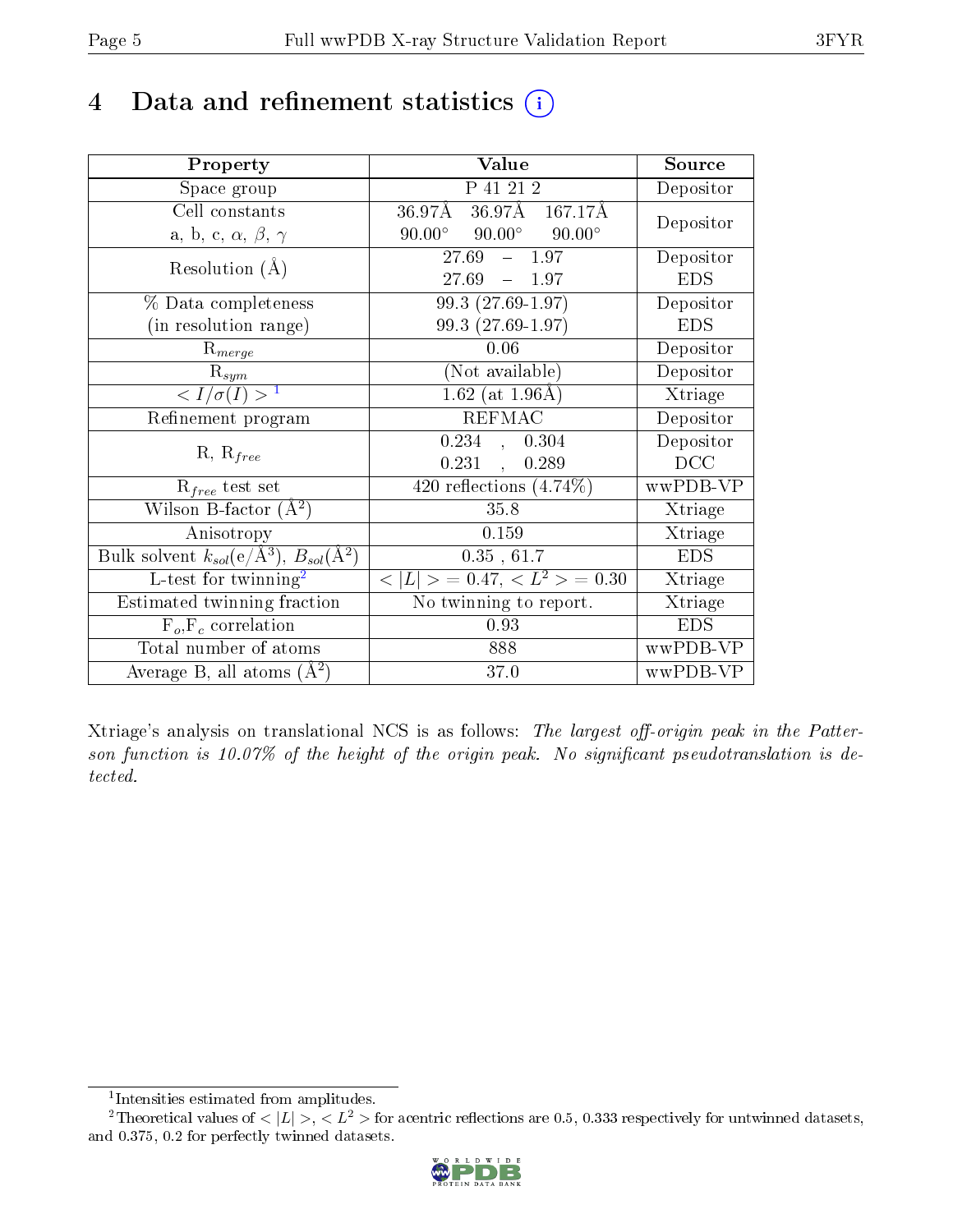# 5 Model quality  $(i)$

## 5.1 Standard geometry  $(i)$

The Z score for a bond length (or angle) is the number of standard deviations the observed value is removed from the expected value. A bond length (or angle) with  $|Z| > 5$  is considered an outlier worth inspection. RMSZ is the root-mean-square of all Z scores of the bond lengths (or angles).

| Mol<br>Chain |                             |      | Bond lengths | Bond angles |             |  |
|--------------|-----------------------------|------|--------------|-------------|-------------|--|
|              |                             | RMSZ | $\# Z >5$    | RMSZ        | $\# Z  > 5$ |  |
| $\mathbf{1}$ |                             | 0.55 | /298         | 0.59        | 0/398       |  |
|              | В                           | 0.51 | 0/285        | 0.59        | 0/381       |  |
| 1.           | $\mathcal{C}_{\mathcal{C}}$ | 0.44 | 0/301        | 0.53        | 402         |  |
| AΠ           | Αll                         | 0.50 | 884          | 0.57        | 1181        |  |

There are no bond length outliers.

There are no bond angle outliers.

There are no chirality outliers.

There are no planarity outliers.

### 5.2 Too-close contacts (i)

In the following table, the Non-H and H(model) columns list the number of non-hydrogen atoms and hydrogen atoms in the chain respectively. The H(added) column lists the number of hydrogen atoms added and optimized by MolProbity. The Clashes column lists the number of clashes within the asymmetric unit, whereas Symm-Clashes lists symmetry related clashes.

|   |     | Mol   Chain   Non-H   $H(model)$   $H(added)$ |     | Clashes   Symm-Clashes |
|---|-----|-----------------------------------------------|-----|------------------------|
|   | 297 |                                               | 278 |                        |
| R | 284 |                                               | 261 |                        |
|   | 299 |                                               | 293 |                        |
|   |     |                                               |     |                        |
|   |     |                                               |     |                        |
|   |     |                                               |     |                        |
|   | 888 |                                               | 832 |                        |

The all-atom clashscore is defined as the number of clashes found per 1000 atoms (including hydrogen atoms). The all-atom clashscore for this structure is 2.

All (4) close contacts within the same asymmetric unit are listed below, sorted by their clash magnitude.

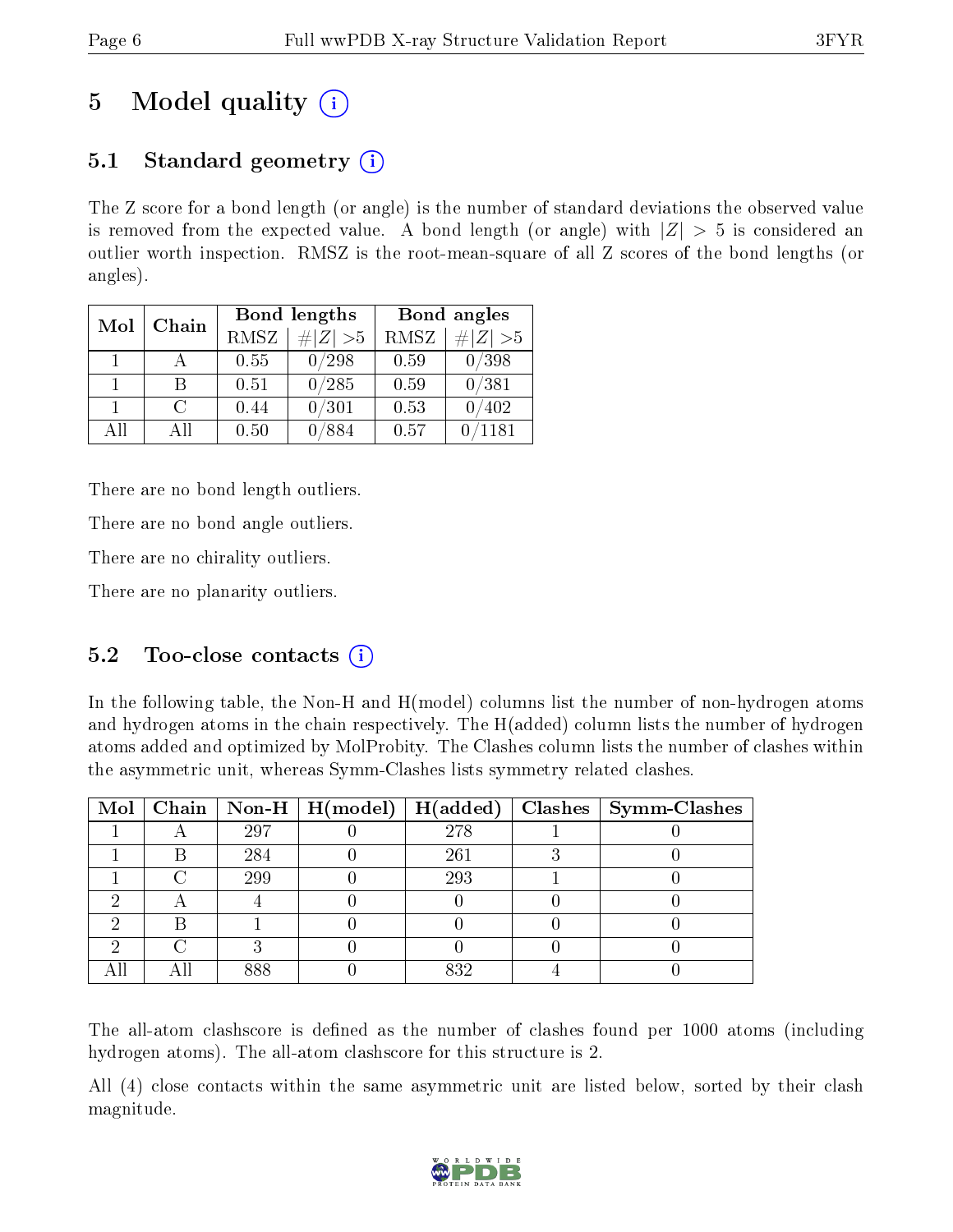| Atom-1                                                       | Atom-2                                          | Interatomic<br>distance $(A)$ | Clash<br>overlap $(A)$ |
|--------------------------------------------------------------|-------------------------------------------------|-------------------------------|------------------------|
| $1 \cdot B \cdot 19 \cdot MSE \cdot HB2$                     | 1: B: 21: LEU: HD13                             | 1.91                          | 0.51                   |
| 1: A:18: GLU:OF1                                             | $1 \cdot B \cdot 15 \cdot I \cdot YS \cdot HE2$ | 2.15                          | 0.46                   |
| $1 \cdot \text{R} \cdot 1 \cdot \text{MSE} \cdot \text{HE1}$ | $1 \cdot B \cdot 25 \cdot PHE \cdot CE1$        | 2.52                          | 0.45                   |
| $1-C.19$ MSE HE2                                             | -1 C 21 LEU HD21                                | - 98                          | 1.45                   |

There are no symmetry-related clashes.

### 5.3 Torsion angles  $(i)$

#### 5.3.1 Protein backbone  $(i)$

In the following table, the Percentiles column shows the percent Ramachandran outliers of the chain as a percentile score with respect to all X-ray entries followed by that with respect to entries of similar resolution.

The Analysed column shows the number of residues for which the backbone conformation was analysed, and the total number of residues.

| Mol | Chain | Analysed       | Favoured     | <b>Allowed</b> | Outliers | Percentiles |
|-----|-------|----------------|--------------|----------------|----------|-------------|
|     |       | $36/48$ (75%)  | 36 $(100\%)$ |                |          | 100<br>100  |
|     | В     | $35/48$ (73\%) | 34 (97%)     | $1(3\%)$       |          | $100\,$     |
|     | C     | $37/48$ (77%)  | 36 (97%)     | $1(3\%)$       |          | $100\,$     |
| All | All   | 108/144(75%)   | $106(98\%)$  | $2(2\%)$       |          |             |

There are no Ramachandran outliers to report.

#### 5.3.2 Protein sidechains  $(i)$

In the following table, the Percentiles column shows the percent sidechain outliers of the chain as a percentile score with respect to all X-ray entries followed by that with respect to entries of similar resolution.

The Analysed column shows the number of residues for which the sidechain conformation was analysed, and the total number of residues.

| Mol | Chain | Analysed       | Rotameric   Outliers |       | Percentiles |                |
|-----|-------|----------------|----------------------|-------|-------------|----------------|
|     |       | $30/43$ (70\%) | $30(100\%)$          |       | 100         | 100            |
|     |       | 28/43(65%)     | $28(100\%)$          |       |             | 100            |
|     |       | 28/43(65%)     | 26(93%)              | 2(7%) |             | $\overline{5}$ |

Continued on next page...

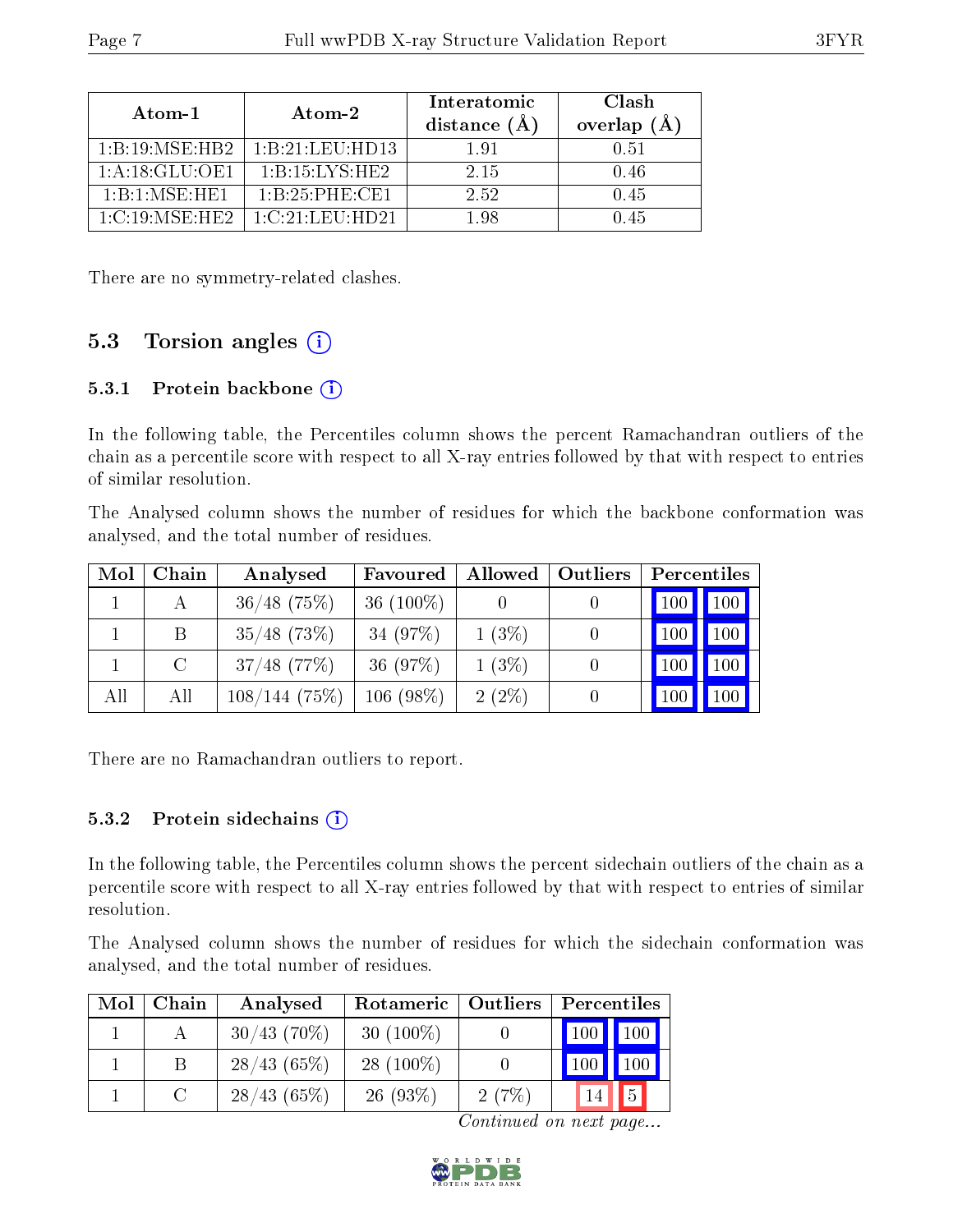Continued from previous page...

|     | Mol Chain Analysed Rotameric Outliers Percentiles |  |              |    |
|-----|---------------------------------------------------|--|--------------|----|
| All | $ 86/129(67\%) 84(98\%) 2(2\%)$                   |  | $^{\circ}50$ | 44 |

All (2) residues with a non-rotameric sidechain are listed below:

| Mol | Chain | Res | Type |
|-----|-------|-----|------|
|     |       |     | - 64 |
|     |       |     |      |

Some sidechains can be flipped to improve hydrogen bonding and reduce clashes. All (1) such sidechains are listed below:

| Mol | Chain | $\parallel$ Res | Type |
|-----|-------|-----------------|------|
|     |       |                 |      |

#### $5.3.3$  RNA  $(i)$

There are no RNA molecules in this entry.

#### 5.4 Non-standard residues in protein, DNA, RNA chains (i)

There are no non-standard protein/DNA/RNA residues in this entry.

#### 5.5 Carbohydrates  $(i)$

There are no carbohydrates in this entry.

#### 5.6 Ligand geometry (i)

There are no ligands in this entry.

#### 5.7 [O](https://www.wwpdb.org/validation/2017/XrayValidationReportHelp#nonstandard_residues_and_ligands)ther polymers  $(i)$

There are no such residues in this entry.

#### 5.8 Polymer linkage issues  $(i)$

There are no chain breaks in this entry.